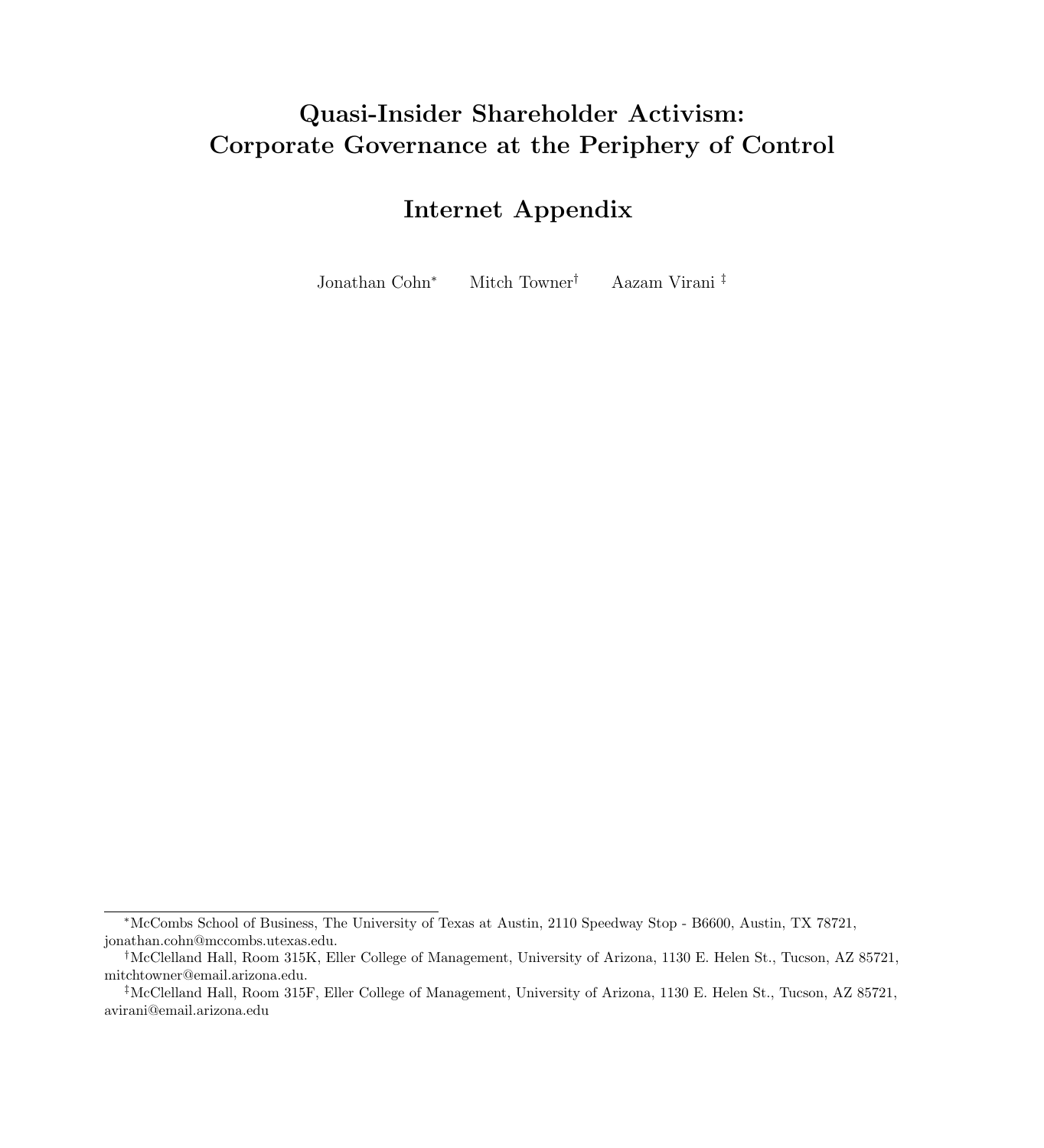The Internet Appendix includes analysis and results of robustness tests that are referenced in the main text and a detailed description of the data and data cleaning process.

## 1 Description of 13D Panel Data

We begin by writing a script to download all 40,856 initial 13D's (amendments are excluded) between 2000 and 2016. We determine which of these 13D's were potentially filed by individuals by searching and omitting files if the filer name contains any of the following strings: LLC, L.L.C, CORP, INC, LP, L.P, LLP, PARTNERS, GROUP, TRUST, PLC, P.L.C., S.A., S.P.A, INVESTMNET, ESTATE, BANK, CAPITAL, Mutual, PENSION, HOLDINGS, HOLDING, FOUNDATION, ASSOCIATION, INTERNATIONAL, DEVELOP, MANAGE, TECH-NOLOG, LABORAT, RETIREMENT, COMMUNICATION, VENTURE, ENERGY, INVESTOR, COLLEGE, PHARMAC, ADVISER, EQUITY, ELECTRIC, SECURITY, CONSULTANT, COMMERCIAL, CREDIT, GOV-ERNMENT, SOCIETY, COMPANY, COMPANIES, CORPORATION, COOPERATIVE, CONSTRUCTION, CONCEPTS, GESELLSCHAFT, INDUSTR, SERVICE, SYSTEM, MORGAN STANLEY, and RESOURCE. This process leaves 18,276 13D's potentially filed by individuals.

At this point we use GVKEYs to get an exact match between the company and Capital IQ's People Intelligence Database and do a fuzzy match between the filer name and individuals within that company on Capital IQ. We hand check these matches and find 6,995 13D's filed by 6,022 unique filer-company pairs that work or worked for the firm according to Capital IQ. For these 6,022 filer-company pairs we write another script to pull all 13D, 13G, and amendments for both filings to construct a panel of all 13D/G activity.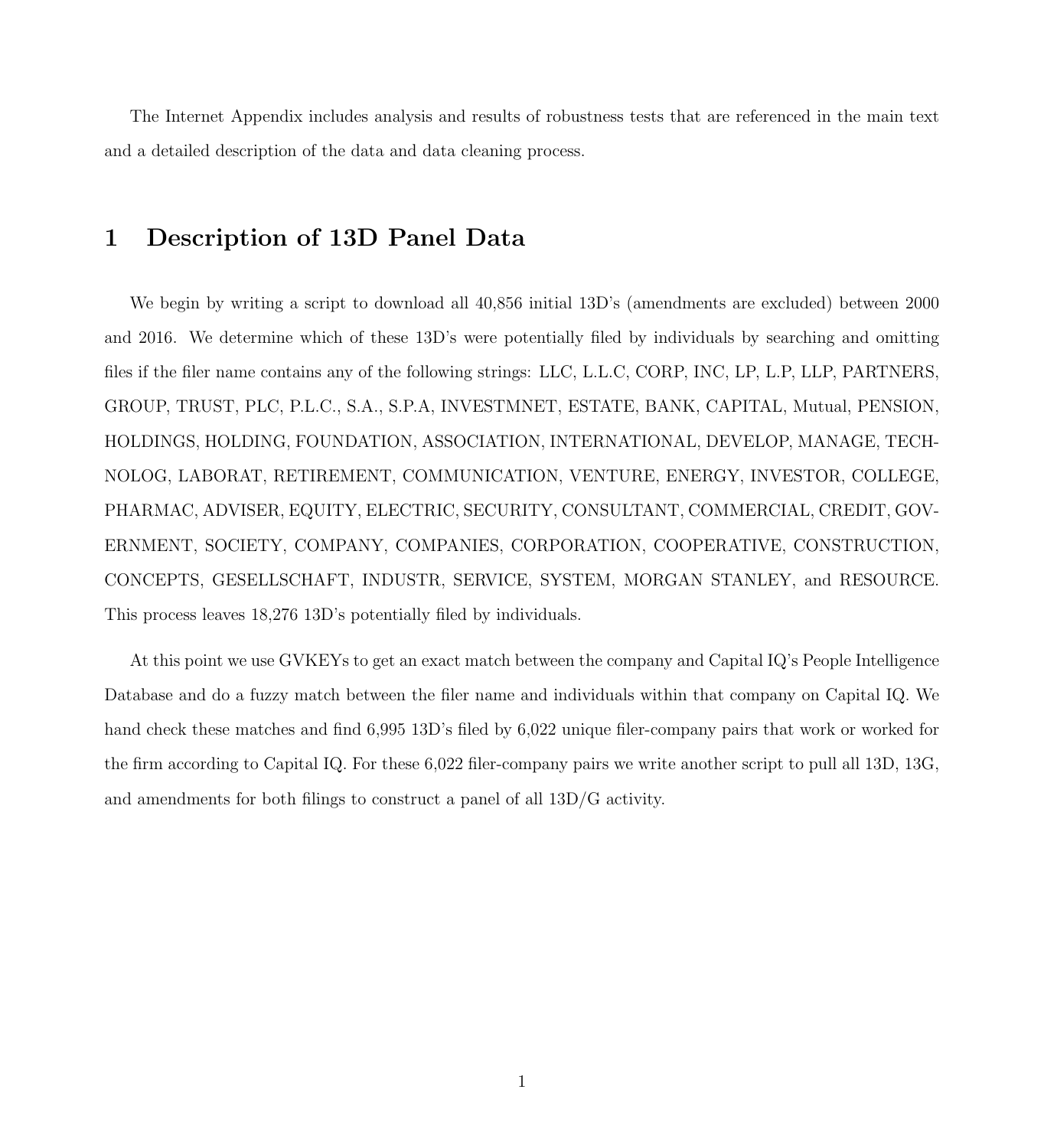## Table B1: Summary Statistics

This table reports summary statistics on characteristics of firms targeted by hedge fund and quasi-insider activists. The sample consists of targets of activist campaigns obtained from FactSet SharkWatch for the period 2000-2015 initiated by either a hedge fund or a quasi-insider; an individual investor who is a founder, former CEO, other former officer or former board chair who is not a current officer (current board members are not included) of the firm (see Table 3). The sample is restricted to campaigns for which data on firm characteristics are available in Compustat in the fiscal year prior to the campaign, resulting in 87 quasi-insider and 1962 hedge fund activist campaigns. The table reports summary statistics for targets of quasi-insider activists, hedge fund activists and other Compustat firms excluding targets of quasi-insider or hedge fund activists. \*\*\*, \*\*, \* indicate statistical significance at the 1%, 5% and 10% levels for Wilcoxon signed-rank tests (medians) that compare quasi-insider activist targets to hedge fund activist targets and other Compustat firms. All variables are defined in Table A1.

|                                   | N  | Mean     | Median  | <b>SD</b> | Other Median | HF Median  |
|-----------------------------------|----|----------|---------|-----------|--------------|------------|
|                                   |    |          |         |           |              |            |
| Total Assets                      | 87 | 32550.52 | 119.68  | 161659.10 | $420.99***$  | 432.49***  |
| Market Cap                        | 87 | 6268.72  | 117.99  | 28016.80  | $277.61***$  | 244.02***  |
| Tobin's Q                         | 87 | 2.81     | 1.34    | 5.95      | 1.30         | 1.22       |
| Market-to-Book Equity             | 87 | $-1.48$  | 1.33    | 36.26     | $1.65***$    | 1.38       |
| $\operatorname{Cash}$             | 87 | 0.25     | 0.16    | 0.26      | $0.09**$     | 0.12       |
| R&D                               | 87 | 0.13     | 0.00    | 0.46      | 0.00         | 0.00       |
| <b>ROA</b>                        | 87 | $-0.51$  | $-0.03$ | 1.55      | $0.02***$    | $0.01***$  |
| Sales Growth                      | 80 | 0.00     | 0.01    | 0.48      | $0.08***$    | $0.03***$  |
| Debt                              | 87 | 0.33     | 0.16    | 0.97      | 0.17         | 0.15       |
| Dividend Yield                    | 87 | 0.01     | 0.00    | 0.03      | 0.00         | 0.00       |
| Payout                            | 71 | 0.52     | 0.00    | 3.26      | $0.00*$      | 0.00       |
| Stock Return                      | 66 | $-0.16$  | $-0.20$ | 0.46      | $-0.05***$   | $-0.13*$   |
| Institutional Ownership           | 71 | 0.40     | 0.37    | 0.33      | 0.36         | $0.67***$  |
| Amihud Illiquidity                | 66 | 0.60     | 0.19    | 0.79      | 0.13         | $0.11***$  |
| <b>Business Segment Sales HHI</b> | 74 | 0.84     | 1.00    | 0.25      | 1.00         | 1.00       |
| Analyst Coverage                  | 87 | 2.91     | 0.00    | 4.99      | $1.00*$      | $3.00***$  |
| Dissident Percent Ownership       | 83 | 0.15     | 0.11    | 0.13      |              | $0.08***$  |
| Dissident Dollar Ownership        | 83 | 503.41   | 9.46    | 2825.31   |              | $17.47***$ |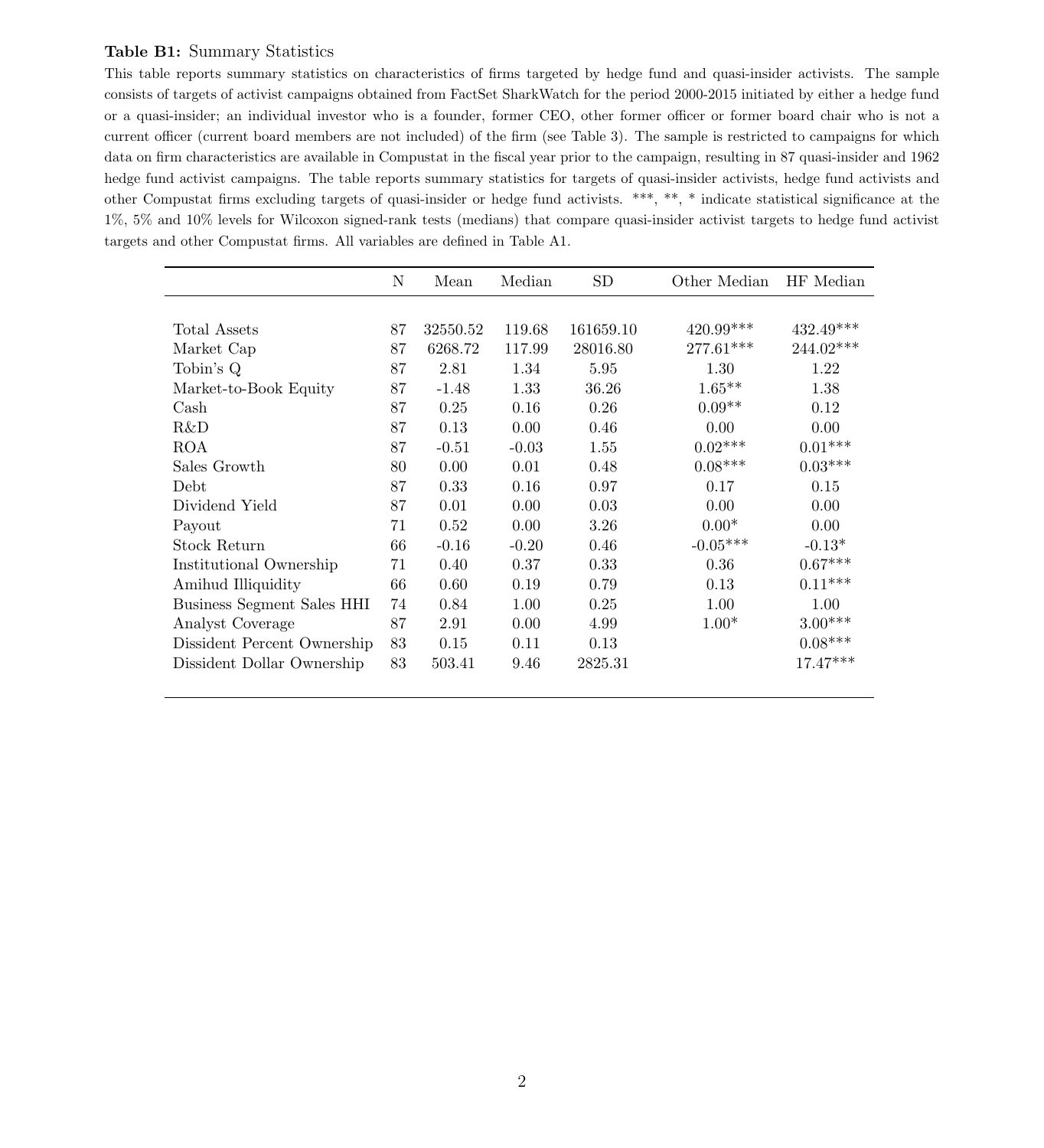## Table B2: Targeted Regressions

This table reports marginal effects of a multinomial probit regressions with the dependent variable of interest equal to one if the firm is the target of a quasi-insider activist campaign in the following fiscal year. The omitted category is firms that were not targeted. All variables are defined in Table A1. All columns include year fixed effects. Standard errors are reported in parentheses. \*\*\*, \*\*, and  $*$  denote statistical significance at the 1%, 5%, and 10% levels.

|                       | (1)           | (2)          |
|-----------------------|---------------|--------------|
| Hedge Fund Targets    |               |              |
| Log(Market Cap)       | $-0.00540$    |              |
|                       | (0.00613)     |              |
| Tobin's q             | $-0.0371$     | $-0.127***$  |
|                       | (0.0243)      | (0.0219)     |
| ROA                   | $0.0704**$    | $-0.0238$    |
|                       | (0.0306)      | (0.0160)     |
| Sales Growth          | $-0.000399$   | $-0.000593$  |
|                       | (0.000959)    | (0.00127)    |
| Book Leverage         | $0.0735*$     | $-0.0677$    |
|                       | (0.0397)      | (0.0787)     |
| Dividend Yield        | $-1.048**$    | $-0.972**$   |
|                       | (0.451)       | (0.496)      |
| R&D                   | $0.285**$     | $0.530***$   |
|                       | (0.119)       | (0.151)      |
| <b>Stock Return</b>   |               | $-0.0401$    |
|                       |               | (0.0296)     |
| Analyst Coverage      |               | $0.00764***$ |
|                       |               | (0.00217)    |
| Amihud Illiquidity    |               | $-0.0226$    |
|                       |               | (0.0198)     |
| Institutional Own %   |               | $0.694***$   |
|                       |               | (0.0541)     |
| Quasi-Insider Targets |               |              |
| Log(Marker Cap)       | $-0.0900$ *** |              |
|                       | (0.0206)      |              |
| Tobin's q             | $-0.00127$    | $-0.0752**$  |
|                       | (0.00468)     | (0.0376)     |
| ROA                   | $-0.0113**$   | $-0.0212**$  |
|                       | (0.00469)     | (0.00839)    |
| Sale Growth           | $-0.0129***$  | $-0.0132***$ |
|                       | (0.00319)     | (0.00452)    |
| Book Leverage         | $-0.174$      | $-0.134$     |
|                       | (0.130)       | (0.203)      |
| Dividend Yieldield    | $-0.648*$     | $-0.834**$   |
|                       | (0.385)       | (0.369)      |
| R&D                   | $-0.0138$     | $-0.355$     |
|                       | (0.254)       | (0.386)      |
| Stock Return          |               | $-0.302***$  |
|                       |               | (0.108)      |
| Analyst Coverage      |               | $-0.0128$    |
|                       |               | (0.00845)    |
| Amihud Illiquidity    |               | 0.0169       |
|                       |               | (0.0264)     |
| Institutional Own %   |               | 0.0588       |
|                       |               | (0.160)      |
|                       |               |              |
| $\boldsymbol{N}$      | 105698        | 85565        |
|                       | $\Omega$      |              |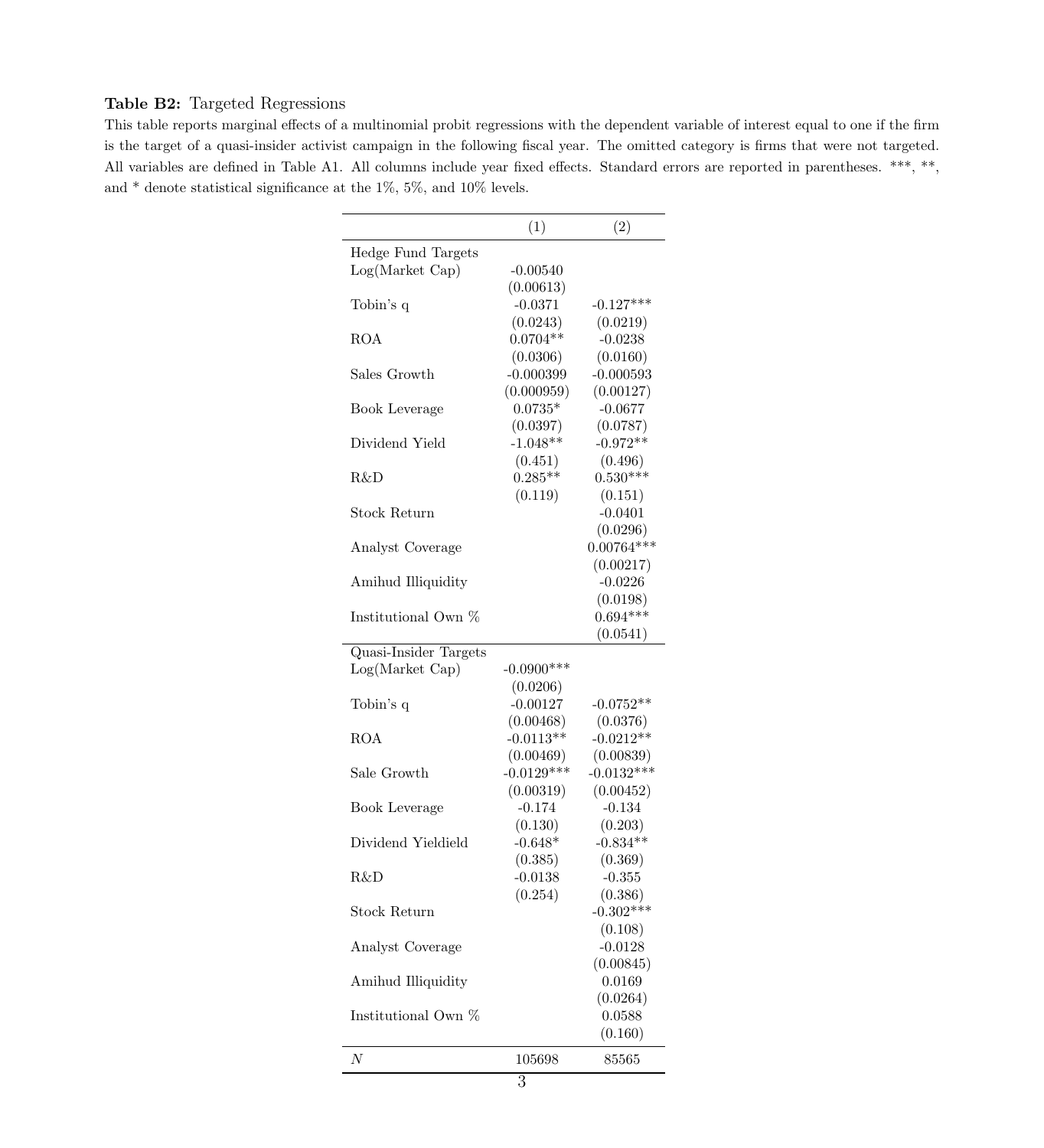### Table B3: Frequency of Campaign Tactics and Objectives

This table summarizes the type of campaigns employed by hedge fund and quasi-insider activists (Panel A) and the objectives of the activists (Panel B). The type of campaign is classified by FactSet, including whether they made a press release, made contact with other shareholders, or made a formal proxy request. Campaign objectives are classified by hand using information from FactSet campaign synopses and SEC 13D and proxy filings. The first column indicates the category of the objective and the second column indicates the specific objective. These are not mutually exclusive because a campaign can have up two distinct main objectives. Campaigns with more than two main objectives are classified as General Value. The sample consists of activist campaigns obtained from FactSet SharkWatch for the period 2000-2015 initiated by either a hedge fund or a quasi-insider, an individual investor who is a founder, former CEO, other former officer or former board chair who is not a current officer (current board members are not included) of the firm (see Table 3). The sample is restricted to campaigns for which data on target firm characteristics are available in Compustat in the fiscal year prior to the campaign, resulting in 87 quasi-insider and 1962 hedge fund activist campaigns.

| Panel A: Campaign Type                    |          |                |             |                    |
|-------------------------------------------|----------|----------------|-------------|--------------------|
|                                           |          | Quasi-Insiders |             | <b>Hedge Funds</b> |
|                                           | N        | $\%$           | N           | ℅                  |
| Exempt Solicitation                       | 5        | 5.8%           | 24          | $1.2\%$            |
| Other Stockholder Campaign<br>Proxy Fight | 44<br>38 | 50.6%<br>43.7% | 1417<br>521 | 72.2%<br>26.6%     |

|                      | Quasi-Insiders |          |      | <b>Hedge Funds</b> |
|----------------------|----------------|----------|------|--------------------|
|                      | N              | $\%$     | N    | %                  |
| Maximize Value       | 22             | 25.3%    | 295  | 15.0%              |
| Capital Structure    | $\theta$       | $0.0\%$  | 196  | 10.0%              |
| Stop Sale            | 3              | $3.5\%$  | 198  | $10.1\%$           |
| Board Representation | 32             | 36.8%    | 629  | 32.1\%             |
| Board Control        | 17             | 19.5%    | 152  | $7.7\%$            |
| Sale to 3rd Party    | 6              | $6.9\%$  | 276  | 14.1%              |
| Sale to Activist     | 9              | $10.3\%$ | 74   | $3.8\%$            |
| Restructure Business | 5              | $5.8\%$  | 152  | 7.7%               |
| Oust $CEO/Chair$     | 4              | $4.6\%$  | 36   | 1.8%               |
| Compensation         | 3              | $3.5\%$  | 26   | $1.3\%$            |
| Governance           | 11             | $12.6\%$ | 87   | $4.4\%$            |
| Board Proposal       | 1              | 1.2%     | 97   | 4.9%               |
| Total                | 87             |          | 1962 |                    |
|                      |                |          |      |                    |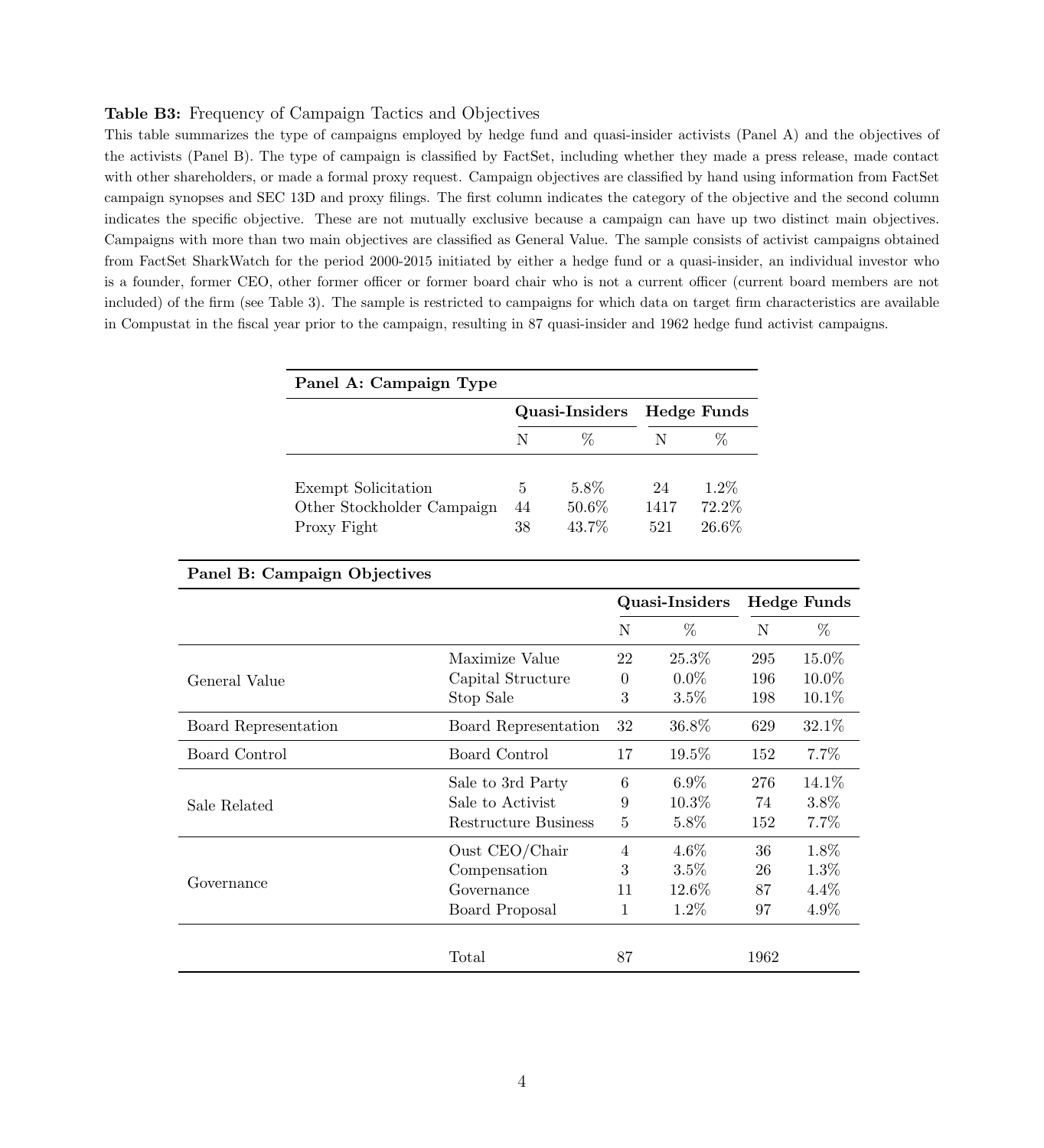#### Table B4: Campaign Announcement CARs

This table reports mean cumulative abnormal returns for the  $(-1,+1)$  and  $(-10,+1)$  windows around the date of the campaign announcement (see Table A1). The sample consists of firms that are targets of activist campaigns obtained from FactSet SharkWatch for the period 2000-2015 initiated by either a hedge fund or a quasi-insider, an individual investor who is a founder, former CEO, other former officer or former board chair who is not a current officer (current board members are not included) of the firm (see Table 3). The sample is restricted to campaigns for which data on target firm characteristics are available in Compustat in the fiscal year prior to the campaign. The sample is further restricted to firms for which data are available on returns in CRSP, resulting in 66 quasi-insider and 1787 hedge fund activist campaigns. Panel A reports mean CARs for quasi-insider and hedge fund activist campaigns. Differences between the mean CARs for quasi-insider and hedge fund campaigns are also reported. Panel B reports mean CARs for quasi-insider campaigns split by control and takeover related objectives, and activist ownership stakes above and below 10%. Campaign objectives are classified by hand using information from FactSet campaign synopses and SEC 13D and proxy filings (see Panel B of Table 4). Control-related objectives include obtaining board representation, board control, or seeking the sale of the target firm to the activist. Takeover-related objectives consist of seeking the sale of the target firm to the activist. Ownership is the dissident ownership as defined in Table A1. p-values for quasi-insiders and hedge funds are for t-tests comparing the means to zero. p-values for differences are for t-tests comparing means to each other.

| Panel A: Quasi-Insider vs. Hedge Fund Campaign CARs     |      |          |                 |          |               |  |
|---------------------------------------------------------|------|----------|-----------------|----------|---------------|--|
|                                                         |      |          | $CAR(-1,+1)$    |          | $CAR(-10,+1)$ |  |
|                                                         | N    | Mean     | <i>p</i> -value | Mean     | $p$ -value    |  |
|                                                         |      |          |                 |          |               |  |
| Quasi-Insiders                                          | 66   | 0.022    | 0.04            | 0.030    | 0.05          |  |
| Hedge Funds                                             | 1787 | 0.034    | 0.00            | 0.045    | 0.00          |  |
| Difference                                              |      | $-0.013$ | 0.24            | $-0.015$ | 0.30          |  |
|                                                         |      |          |                 |          |               |  |
| Panel B: Quasi-Insider CARs by Campaign Characteristics |      |          |                 |          |               |  |
|                                                         |      |          |                 |          |               |  |
|                                                         | N    |          | $CAR(-1,+1)$    |          | $CAR(-10,+1)$ |  |
|                                                         |      | Mean     | $p$ -value      | Mean     | $p$ -value    |  |
|                                                         |      |          |                 |          |               |  |
| Quasi-Insiders:                                         |      |          |                 |          |               |  |
| Control-related                                         | 42   | 0.024    | 0.11            | 0.034    | 0.09          |  |
| Non-control-related                                     | 24   | 0.017    | 0.18            | 0.023    | 0.32          |  |
| Difference                                              |      | 0.007    | 0.73            | 0.012    | 0.69          |  |
| Takeover-related                                        | 12   | 0.048    | 0.29            | 0.056    | 0.18          |  |
| Non-takeover-related                                    | 54   | 0.016    | 0.07            | 0.024    | 0.13          |  |
| Difference                                              |      | 0.033    |                 |          |               |  |
|                                                         |      |          | 0.48            | 0.032    | 0.46          |  |
| Ownership $>10\%$                                       | 49   | 0.045    | 0.00            | 0.065    | 0.00          |  |
| Ownership≤10%                                           | 41   | 0.021    | 0.07            | 0.031    | 0.09          |  |
| Difference                                              |      | 0.024    | 1.00            | 0.034    | 0.22          |  |
|                                                         |      |          |                 |          |               |  |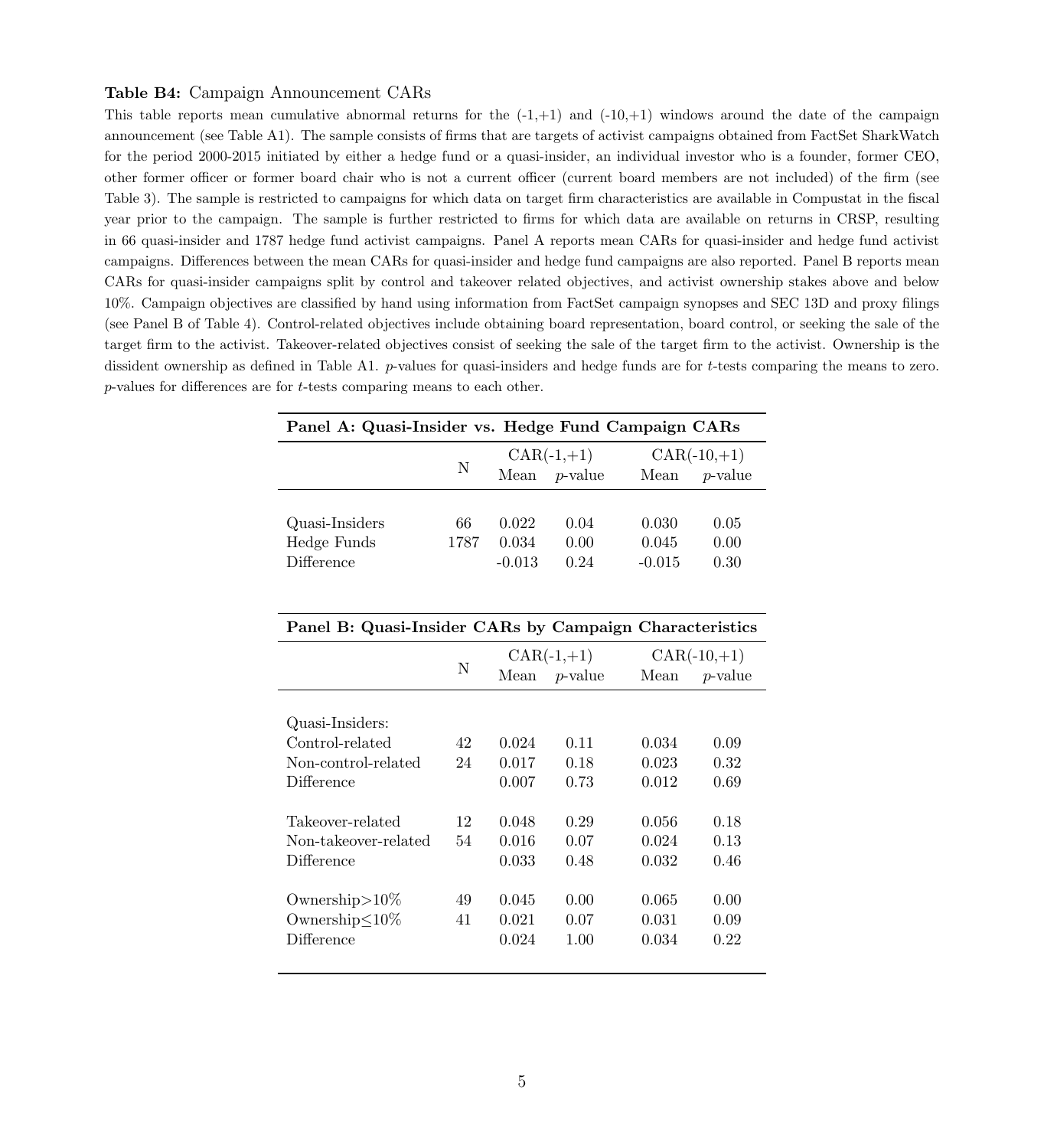### Table B5: Frequency of Success

This table reports data on the success of activist campaigns for hedge fund and quasi-insider activists. The sample consists of activist campaigns obtained from FactSet SharkWatch for the period 2000-2015 initiated by either a hedge fund or a quasi-insider, which we define as an individual investor who is a former officer, employee, or director of the firm (see Table 3). The sample is restricted to campaigns for which data on target firm characteristics are available in Compustat in the fiscal year prior to the campaign, resulting in 87 quasi-insider and 1962 hedge fund activist campaigns. A campaign is classified by hand as being successful if the activist achieves at least one of its stated objectives, according to information in the FactSet synopses and press reports. Success rates are reported for all campaigns as well as separately by objective. Campaign objectives are classified by hand using information from FactSet campaign synopses and SEC 13D and proxy filings (see Table 4). Success rates are also reported separately for quasi-insiders and hedge funds. Difference is the difference between the success rates for quasi-insider and hedge fund activists. p-values are for t-tests that compare the success rates for quasi-insider and hedge fund campaigns.

|                      |    | Quasi-Insiders |              |      | <b>Hedge Funds</b> |              | <b>Difference</b> |         |
|----------------------|----|----------------|--------------|------|--------------------|--------------|-------------------|---------|
|                      | N  | N Successful   | % Successful | N    | N Successful       | % Successful | $%$ Successful    | p-value |
| All                  | 87 | 35             | $40.2\%$     | 1962 | 1045               | 53.3%        | $-13.0\%$         | 0.017   |
| By objective:        |    |                |              |      |                    |              |                   |         |
| General Value        | 25 | 6              | 24.0%        | 479  | 199                | 43.1\%       | $-19.1\%$         | 0.058   |
| Board Representation | 32 | 14             | 43.8%        | 629  | 416                | 66.1\%       | $-22.4\%$         | 0.010   |
| Board Control        | 17 | 7              | 41.2%        | 152  | 107                | 70.4\%       | $-29.2\%$         | 0.015   |
| Sale Related         | 18 | 8              | 44.4\%       | 673  | 350                | 54.6\%       | $-10.1\%$         | 0.398   |
| Governance           | 19 | 11             | 57.9%        | 216  | 109                | $50.5\%$     | $7.4\%$           | 0.536   |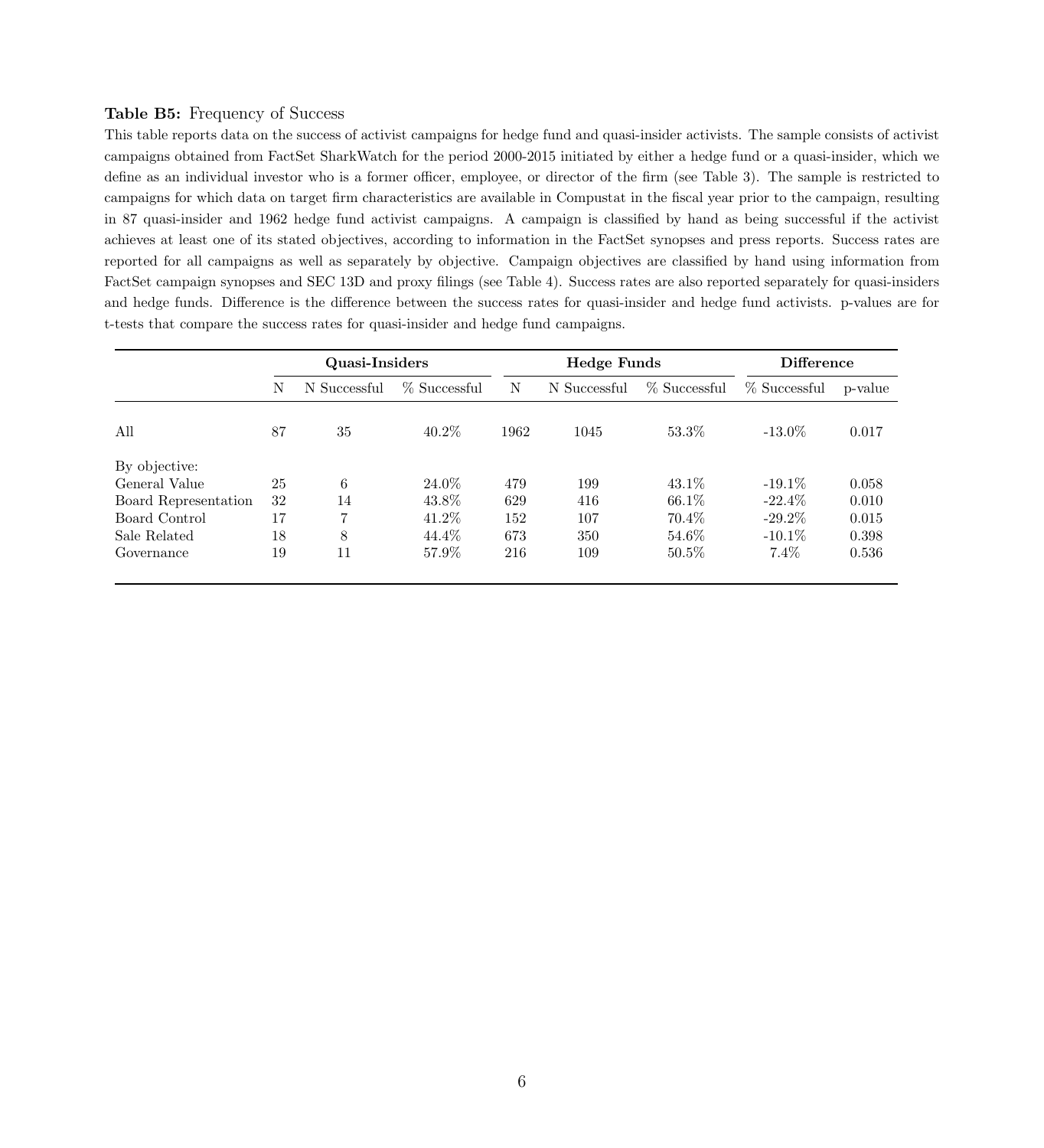## Table B6: Factset Objectives

This table summarizes the type of objectives of the activists based on Factset's variable "primary campaign type". The sample consists of activist campaigns obtained from FactSet SharkWatch for the period 2000-2015 initiated by either a hedge fund or a quasi-insider, an individual investor who is a founder, former CEO, other former officer or former board chair who is not a current officer (current board members who are former officers are included) of the firm (see Table 3). The sample is restricted to campaigns for which data on target firm characteristics are available in Compustat in the fiscal year prior to the campaign, resulting in 122 quasi-insider and 1962 hedge fund activist campaigns.

| Campaign Objectives  |                                          |                |                |                 |                    |
|----------------------|------------------------------------------|----------------|----------------|-----------------|--------------------|
|                      |                                          |                | Quasi-Insiders |                 | <b>Hedge Funds</b> |
|                      |                                          | N              | $\%$           | N               | $\%$               |
| General Value        | Maximize Value                           | 29             | 23.8%          | 773             | 39.4%              |
| Board Representation | Board Representation                     | 29             | 23.8%          | 581             | 29.6%              |
| Board Control        | Board Control                            | 30             | 24.6%          | 156             | $8.0\%$            |
|                      | Hostile/Unsolicited Acquisition          | 12             | $9.8\%$        | 33              | 1.7%               |
| Sale Related         | Vote/Activism Against a Merger           | 3              | 2.5%           | 176             | $9.0\%$            |
|                      | Public Short Position/Bear Raid          | $\theta$       | $0.0\%$        | 29              | 1.5%               |
|                      | Remove Director(s), No Dissident Nominee | $\overline{2}$ | $1.6\%$        | $9\phantom{.0}$ | $0.5\%$            |
|                      | Remove Officer(s)                        | 1              | $0.8\%$        | 9               | 0.5%               |
| Other                | Enhance Corporate Governance             | 6              | 4.9%           | 54              | 2.8%               |
|                      | Support Dissident Group in Proxy Fight   | $\overline{2}$ | 1.6%           | 33              | 1.7%               |
|                      | Vote Against a Management Proposal       | 4              | $3.3\%$        | 40              | $2.0\%$            |
|                      | Vote For a Stockholder Proposal          | 4              | $3.3\%$        | 53              | 2.7%               |
|                      |                                          |                |                |                 |                    |
|                      | Total                                    | 122            |                | 1962            |                    |